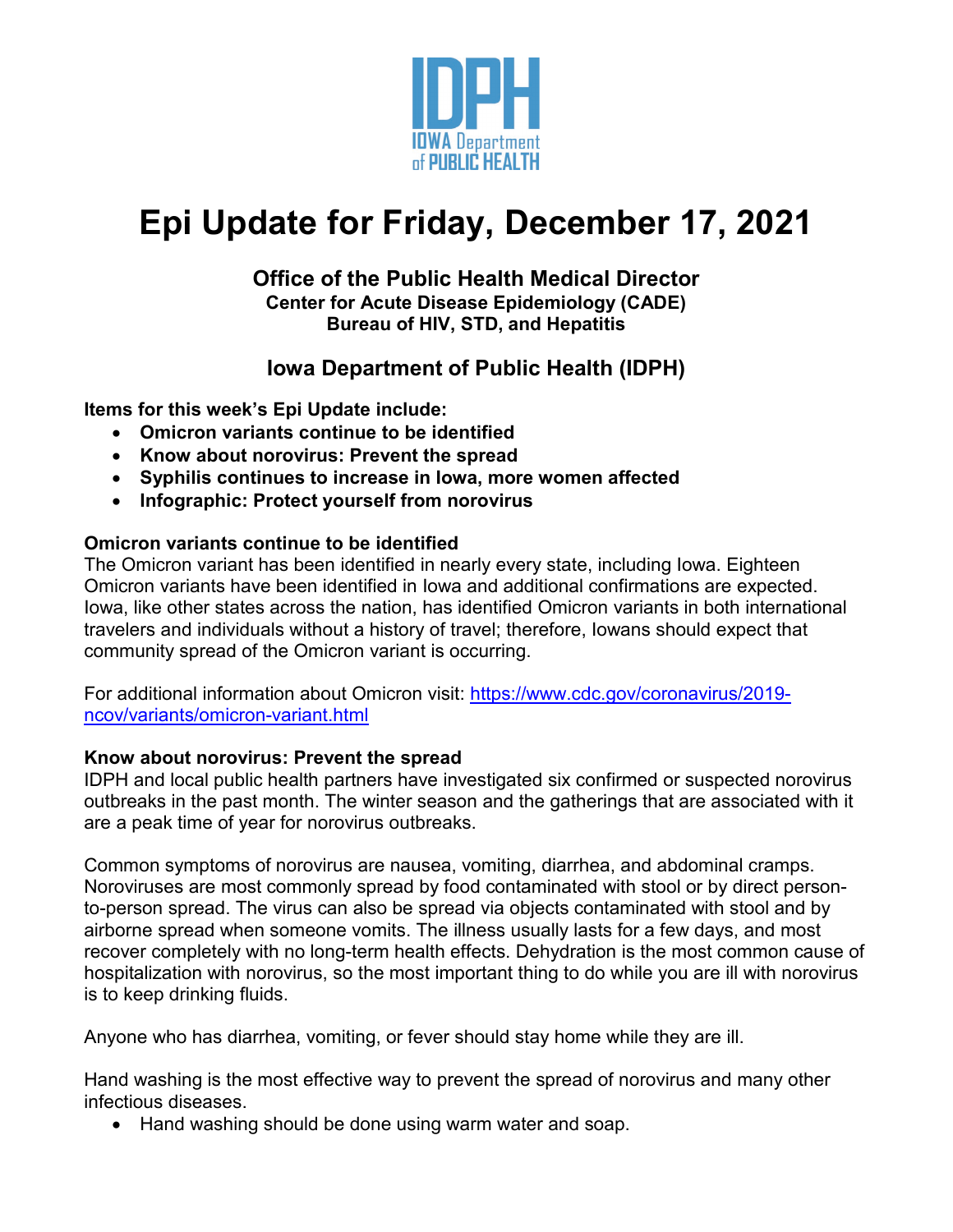- Rub hands together for at least 15 seconds making sure to scrub the backs of hands, wrists, between fingers and under fingernails.
- Rinse well under warm water and dry.
- If soap and clean water are not available, use an alcohol-based hand sanitizer.

For more information about norovirus, visit [https://idph.iowa.gov/cade/disease-information/norovirus.](https://idph.iowa.gov/cade/disease-information/norovirus)

#### **Syphilis continues to increase in Iowa, more women affected**

The number of infectious syphilis cases continues to climb in Iowa. Early 2021 data indicates that we have already exceeded the number of cases in all of 2020 by more than 25%. The 2021 data are still incomplete and the numbers will likely increase further.

More populations are being affected by syphilis than in the past. In 2020, approximately 12% of diagnoses were among women. So far in 2021, the number of cases among women has more than doubled, and they now represent more than 20% of reported cases.

An even greater cause for concern is the number of congenital syphilis cases. Eleven cases met the case definition for congenital syphilis in 2021. This is compared to one in all of 2020. Congenital syphilis may result in stillbirth or neonatal death.

Medical providers are highly encouraged to test their patients for syphilis. Signs and symptoms of syphilis are sometimes confused with other conditions or may go unnoticed by patients.

For complete STI treatment guidelines, visit [www.cdc.gov/std/treatment-guidelines/default.htm.](http://www.cdc.gov/std/treatment-guidelines/default.htm)

### **Infographic: [Protect yourself from norovirus](https://www.cdc.gov/norovirus/images/info-norovirus-poster.png)**